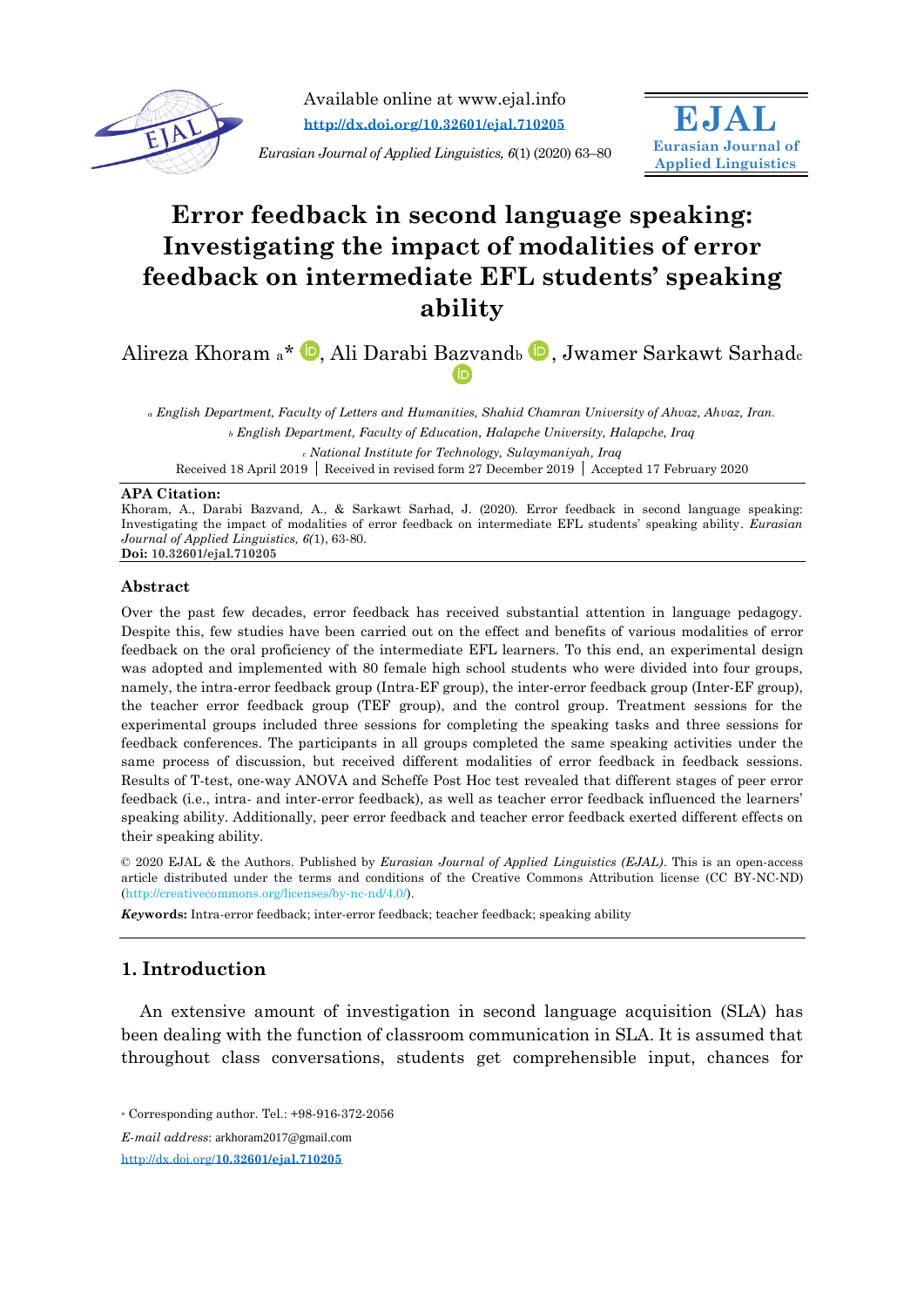negotiation of meaning, and opportunities for the production of modified output (Egi, 2010; Loewen, 2015; Oliver, 1995; Swain, 1995). However, previous studies demonstrate that exposing the learners to input is not enough for learners to comprehensively attain the target language components (e.g., Afitska, 2012; Long, 1996; Norris & Ortega, 2000; Sheen, 2008). This specifically relates to those characteristics which are semantically redundant, syntactically complicated and cognitively challenging (Ranta & Lyster, 2007). To recompense for learners' deficiency to discern some facets of input, scholars have tried to make learners attend to some linguistic characteristics in the input which cause difficulties and problems for students (e.g., Gass & Varonis, 1994; Long, 2007; Schmidt, 1990).

In the previous psychological studies, making error was regarded as an indicator of poor learning quality. Conventionally, instruction has perceived error as an indicator of the extent of the learners' failure and as a measure for assessing students. As Harmer (2007) observes, for learners, the concept of error was indeed associated with a shortcoming leading to a chain of unwanted results. Nowadays, the viewpoint has altered. Investigation into error is an invaluable basis for the learning process. As Harmer (2007) further asserts, it permits the instructor to enter into the different stages of the process of learning and to control or monitor it. In addition, errors assist as appropriate feedback for teachers on effectiveness of the selected teaching approaches, or possibly on their operational inadequacies, too.

Followed from the above, correction should not be assumed as disapproval or penalty for errors. According to Edge (1989), "correction is a way of reminding students of the forms of Standard English" (p. 20). When rectifying, teachers assist learners in becoming more correct in their L2 proficiency. It should not mean "insisting on everything being absolutely correct" (Edge, 1989, p. 33); in contrast, correction should be conceived of as a tool for aiding students on their route to grasping the L2, not as a means for accomplishing flawlessness. Meanwhile, given the separate parameters including settings, pronunciation, lexicon, and impetuosity as effective fragments in speaking, error rectification in speaking is greatly demanding and probably confounding. Therefore, some factors should be carefully taken into consideration for an effective rectification of the errors in speaking such as learners' level, types of errors and the timing of correction. For this purpose, a proper error correction method is required.

With regard to error correction, the effectiveness of corrective feedback on second language development has been widely deliberated by scholars within the last two decades. Some scholars (e.g., Allwright & Bailey, 1991; Brown, 2007; Doughty & Williams, 1998; Lyster, Saito & Sato, 2013; Oliver & Mackey, 2003; Sato, 2011) have focused on the role of interactional structure of classroom plays in helping learners to repair impasses in their conversational discourses. In this regard, teachers offer feedback in either oral or written form to increase learners' awareness of different kinds of errors they commit in the language classroom. In addition to teacher error feedback, peer error feedback has also gained ground recently.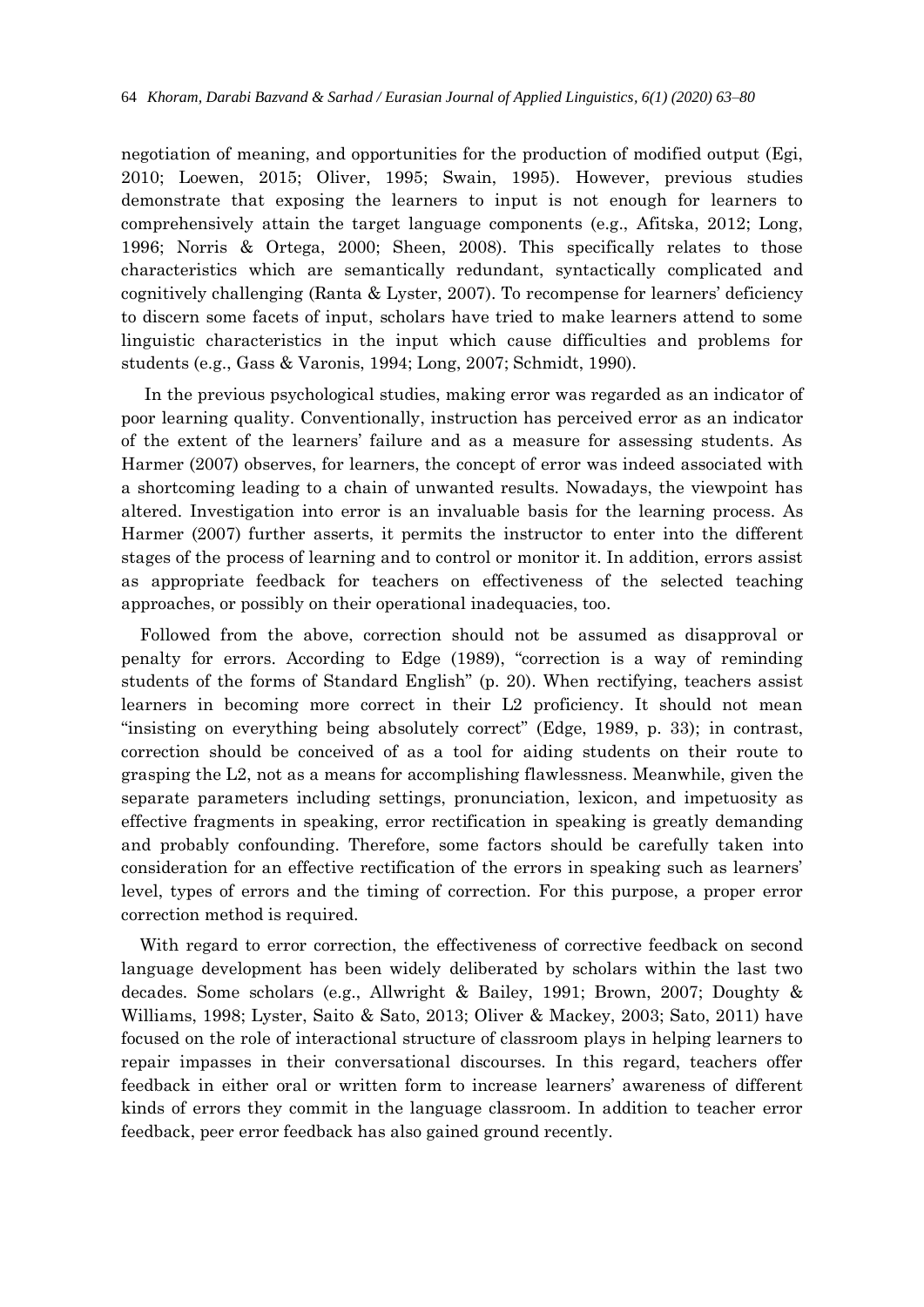With a move from an educational approach to a learner-oriented paradigm towards language pedagogy, finding students' attitudes for correcting the speaking errors seems to be of crucial importance (Sheen, 2010). With such a shift, learner-oriented methods of error correction, including peer correction or self-correction have appeared. In this regard, peer correction is a choice for instructors transporting correction onto another learner. This typically arises when learners are incapable to self-correct (Sheen & Ellis, 2011). Learners can support each other particularly with correctness and form, as Russell and Spada (2006) argue. With peer correction, however, it is essential to return to the learner who initially committed the error (Edge, 1989) to ensure s/he has understood what was incorrect at first place. Moreover, it is essential to make sure that it is not the same few learners who perform correction all the time: "The idea of peer correction is to encourage cooperation, not to put one or two students in the traditional place of the teacher" (Edge, 1989, p. 26). If these conditions are met, then peer correction can be helpful. In line with such arguments, there is an urgently felt need to investigate different stages of error feedback in an EFL context.

## **2. Review of literature**

#### *2.1. Teacher error feedback*

Research into error correction originates from the move towards communicative language teaching with an emphasis on form (e.g. Norris & Ortega, 2000), and from the long-established interactionist SLA tradition (e.g. Gass, Mackey & Pica, 1998; Plonsky & Gass, 2011). As this research movement develops, a plethora of classroom observational investigations have looked into the preferences teachers are likely to manifest in their oral feedback options across pedagogical environments (e.g. Li, 2010; Sheen, 2004), and to what degree diverse feedback kinds are perceived and absorbed by learners (Ellis, Basturkmen & Loewen, 2001; Lyster & Ranta, 1997). Both experimental and observational feedback studies look into the impacts of feedback on second language development, which is calculated by pre and posttests or the extent of uptake or repair in response to different sorts of feedback.

Research studies demonstrate that learners are in favor of error feedback from teachers since they think that feedbacks from teachers are significantly beneficial for them (Leki, 1991; Radecki & Swales, 1988; Straub, 1997). Moreover, a number of studies have emphasized that feedback is advantageous to learners to perceive the gap between their non-target forms and the target forms ([Chen](https://www.cambridge.org/core/search?filters%5BauthorTerms%5D=Sibo%20Chen&eventCode=SE-AU) & [Nassaji](https://www.cambridge.org/core/search?filters%5BauthorTerms%5D=Hossein%20Nassaji&eventCode=SE-AU), 2018; Han, 2001; Li, 2014; Lyster, 1998; Lyster & Ranata, 1997; Rassaei, 2013; Su & Tian, 2016). Notwithstanding this yearning for detailed feedback on errors, there is a continuing argument in present literature whether error correction truly encourages the accuracy of students' performance. As previous investigations have produced inconclusive results regarding the effectiveness of teacher error feedback, it behooves us to canvass this topic further.

#### *2.2. Peer error feedback*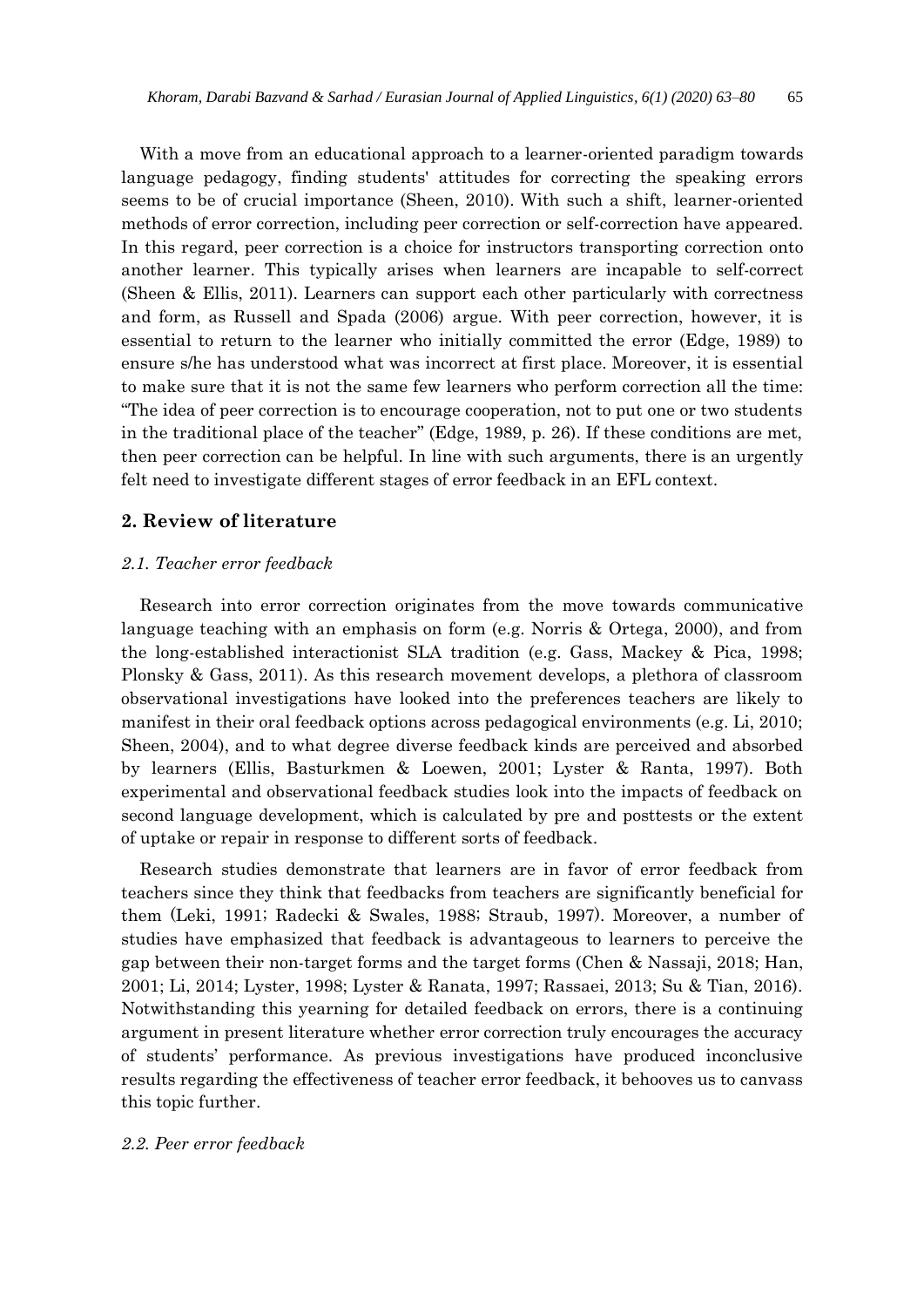Peer feedback has captured the interests of L2 speaking researchers as it expedites learners' interlanguage development (Brown, 2014). A considerable number of studies have explored how peer feedback could influence different language skills (e.g., Lee & Lyster, 2016; Lyster & Saito, 2010; Saito & Hanzawa, 2015; Sheen, 2004, 2011). Furthermore, notwithstanding the significant and long-term impacts of corrective feedback on language growth, the effectiveness of different modalities of feedback in affecting the process and outcome of second language speaking has received little attention within the teaching context in Iran. Hence, investigating the distinguishing effects of some types of feedback on EFL learners' English-speaking ability can add to experimental awareness on speaking training and to widen horizons in regard to the roles ascribed to feedback.

With regard to the different feedback modes in writing, Lee (2015) introduced the concepts of inter and intra feedback. Inter-feedback is the conventional practice mode in which the reviewers provide comments to and discusses the comments with writers. On the contrary, intra-feedback is conducted where two reviewers of the same compositions first present all of their written comments on the compositions and then confer with one another any possible differences or doubts in their comments, offering feedback on each other's feedback performance, and, if required, revise their own comments prior to offering them to the writers of the compositions. Meanwhile, in practical EFL speaking classes, different kinds of feedbacks are provided and according to Plonsky and Brown's (2016) meta-analysis findings, how to use feedback in various speaking tasks is critical. Therefore, in light of the Lee's (2015) framework for offering feedback to students and the lack of research on the role of inter- and intra-feedback practices in the oral proficiency of the learners, the current study attempts to fill the gap existent in previous investigations by scrutinizing the impact and the benefits of inter- and intra-feedback on the oral proficiency of the Iranian intermediate EFL learners. Thus, the study sought to answer the following questions:

- 1. To what extent do different stages of peer error feedback affect EFL learners' speaking ability?
- 2. To what extent does teacher error feedback affect EFL learners' speaking ability?
- 3. To what extent do peer error feedback (i.e., intra- and inter-error feedback) and teacher error feedback exert similar or different effects on EFL learners' speaking ability?

## **3. Method**

#### *3.1. Research design*

The present study aims to make a comparison between the learners' oral performance before and after the treatment, i.e. speaking ability with three types of feedbacks (teacher error feedback, intra- and inter-error feedback). The present study employed a quasi-experimental design with pretest-posttest format. Two weeks prior to the experiment, pretesting was conducted. The treatment phase of the study was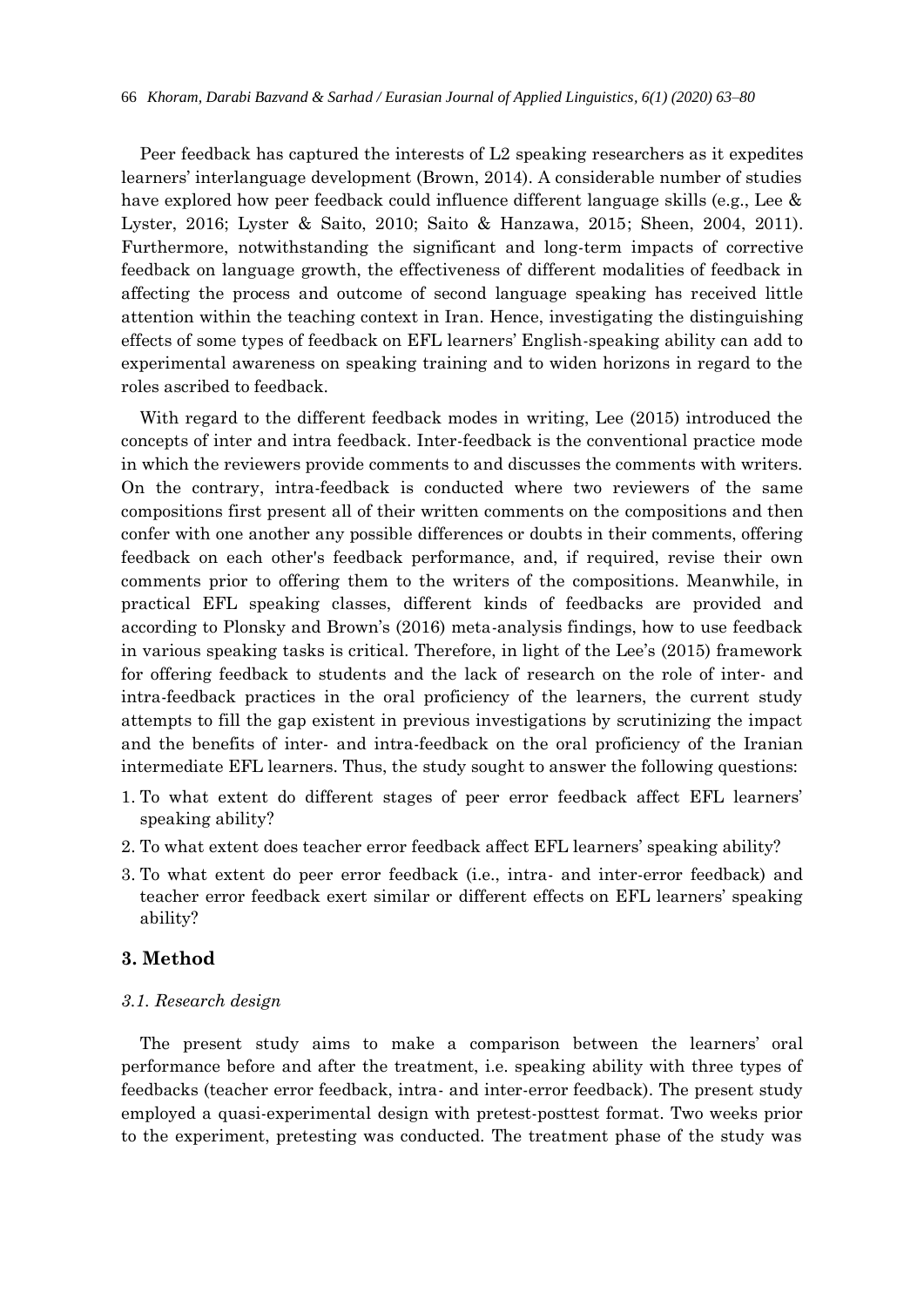carried out in different occasions for different groups. An immediate posttest was administered to compare the performance of the participants.

#### *3.2. Participants*

The participants in the present study were recruited from a pool of 118 female students in four intact classes enrolled in a public high school in Ahvaz, Iran. Those scoring one standard deviation above or below the mean in the proficiency test were excluded from the study. The researchers had to exclude some students from the analysis: 6 students did not attend all the tests and treatment sessions; and 32 students obtained scores of one standard deviation above or below the mean in the homogeneity test. Hence, 38 participants were excluded from the original pool of the participants and a total of 80 intermediate-level female learners remained in the study. They were divided into four groups: the intra-error feedback group (Intra-EF group), the inter-error feedback group (Inter-EF group), the teacher error feedback group (TEF group), and the control group.

#### *3.3. Instrumentation*

In order to homogenize the participants of the current study, the Oxford Placement Test (OPT) was administered. This test consists of 60 multiple-choice items. The mean score and standard deviation of the participants were 28.86 and 2.12, respectively. Having conducted the homogeneity test, i.e., OPT, researchers administered the pretest to measure the participants' oral proficiency. Each interview took about 5 minutes. In order to validate the data and to check the inter-rater reliability of the pretest, the researchers asked a colleague, who was an MA holder in TEFL, to review the data. The inter-rater reliability index calculated through Pearson Correlation was 0.84. The index of obtained reliability was significant at the 0.01 level.

In order to score the participants' speaking performance in both pre-test and posttest, the checklist of speaking adapted from Hughes (2003) was employed. The checklist includes six scales for measuring speaking ability: fluency, comprehension, communication, vocabulary, structure, and accent. For each part, the lowest possible score is 1 and the highest possible score is 5. Therefore, based on Hughes' (2003) checklist, the total possible score ranges from 6 to 30. Moreover, to elicit students' speech, the researcher used three problem solving tasks which were designed based on three common problems, i.e., noisy neighbors, relationships, and traffic.

#### *3.4. Data collection procedure*

At the outset of the study, a pilot test was administered to 20 students who were analogous to the target participants of the study in terms of language proficiency. A problem solving task and a planned interview were carried out. In fact, the pilot test served as a rough estimate of the sufficient time to carry out the tasks, as well as the interview for each participant. The estimated time for completing the problem solving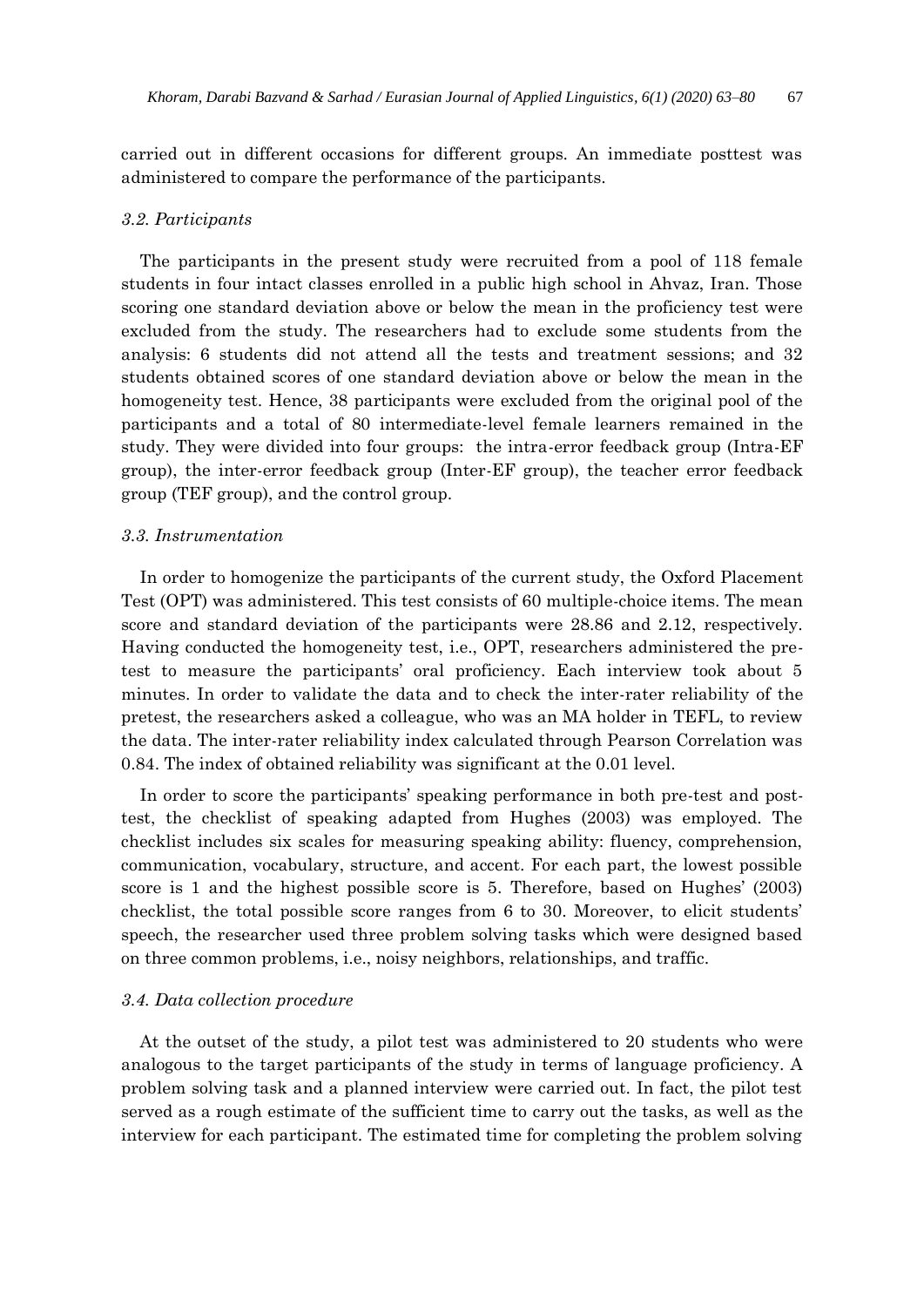task was 6 to 10 minutes, and that for conducting interview for each participant was 3 to 5 minutes.

Two weeks prior to the experiment, pretesting was conducted. The researchers administered a planned interview in the form of question and answer, which was conducted individually. In order to safely measure the participants' speaking, all interviews were tape recorded. This instrument was designed to confirm the similarity of the experimental and control groups in terms of their speaking ability prior to the experiment.

Given that this study was conducted in a public high school, exact randomization of individuals was not possible. To account for this limitation of true-randomization, the researchers had to employ semi-randomization procedure in order to deal with nonrandomization of individuals through undertaking the study in four intact classes. The 80 participants were assigned to 4 groups of 20 each: intra-error feedback group (Intra-EF group), inter-error feedback group (Inter-EF group), teacher error feedback group (TEF group), and no error feedback group (NEF group) served as the control [CO] group.

The treatment phase of the study was carried out in different number of sessions for different groups: the study was conducted in nine sessions for the participants in the [TEF] group, in 10 sessions for the participants in the [Intra-EF] and [Inter-EF] groups, and in six sessions for the participants in the [CO] group. Treatment sessions for the experimental groups, i.e., [TEF] group, [Intra-EF] group, and [Inter-EF] group, included three sessions for completing the speaking activities (hereafter task sessions), and three sessions for feedback conferences (hereafter feedback sessions). Yet, the participants in intra-error feedback and inter-error feedback groups attended one extra session, during which they were guided via the objectives and techniques of inter- and intra-feedback through training and modeling and with the aid of a feedback sheet. The instruction for illustrating peer intra- and inter-feedback was designed based on feedback sheet developed by the researcher.

During the treatment sessions, participants in all groups completed the same problem solving tasks. In each session, one task was carried out. In order to make a discussion developmental and increasingly inclusive, we followed Brookfield and Preskill's (1999, pp.110-111) suggested process called "snowballing" or "pyramiding". In this process, as Brookfield and Preskill explain, the students begin the activity by responding to a handout of questions or issues as individuals. Hence, based on this procedure for discussion, the participants in the present study gathered their thoughts on problem solving tasks in private reflection and wrote down any notes. After five minutes of solitary thought, paired students began a dialogue on the tasks. After another five minutes, two pairs were combined to form a group of four and discussed the task in front of the class.

The participants in all groups completed the same speaking activities under the same process of discussion, yet the participants in different experimental groups received different modalities of error feedback in feedback sessions as follows: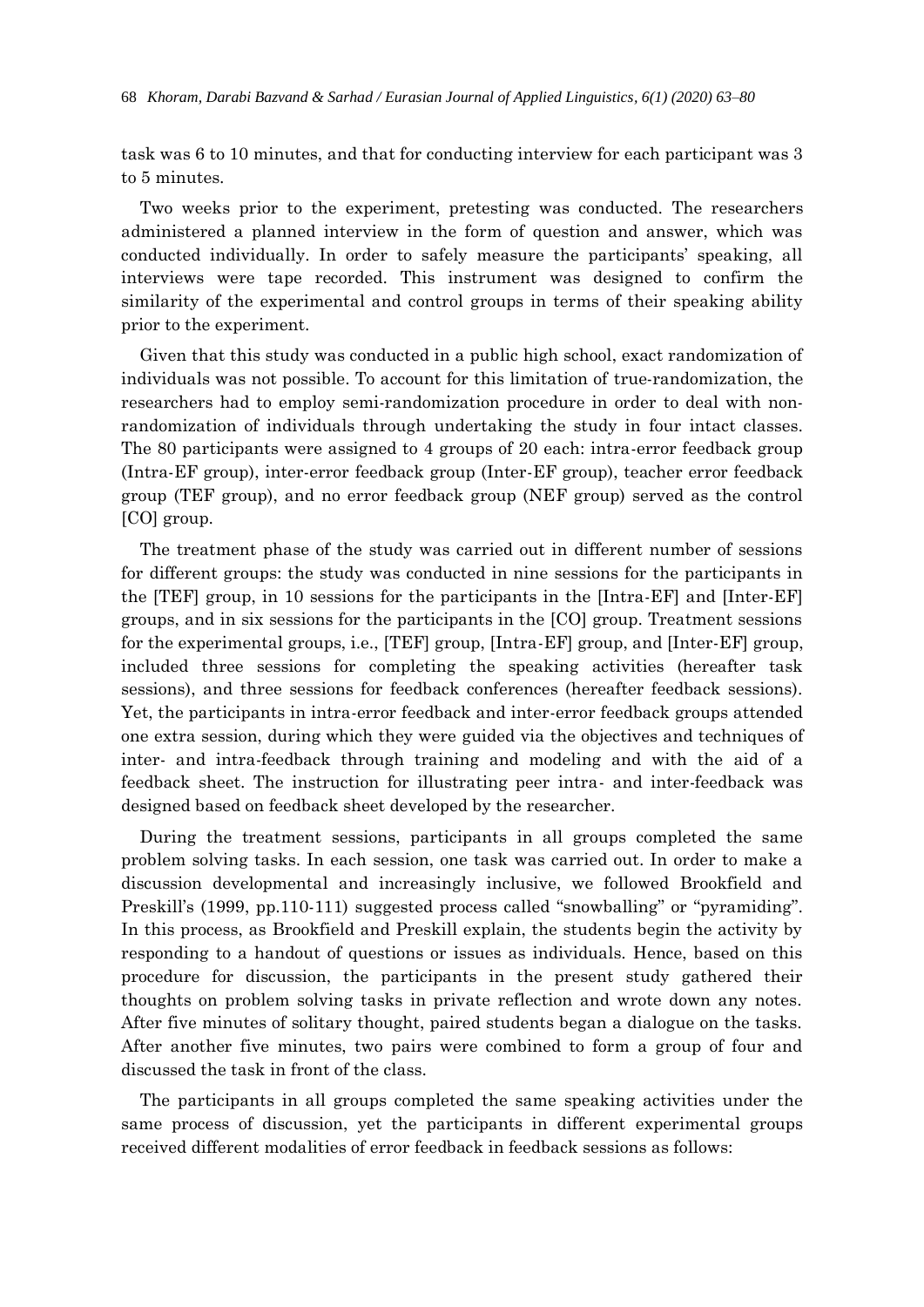- a. The participants in teacher error feedback group, TEF group, received feedback on their speech from the teacher. For this group, the researchers developed a feedback sheet, which was employed by teachers to provide more valid feedback to participants' speech. The feedback sheet consists of twelve5 scale Likert evaluative statements which encompass three sections: (a) evaluation of the introduction of the participants' speech, (b) evaluation of the body of the participants' speech, and (c) evaluation of the language of the participants' speech. The researchers adapted the evaluation statements for the introduction and body sections from www.mtholyoke.edu/go/saw, 538-3428 and those for the language section were adapted from Hughes' (2003) checklist for measuring communicative abilities. In task sessions, while the groups were completing the task in front of the class, the teacher completed the feedback sheet for each participant. In feedback sessions, the teacher offered comments to and discussed the comments with each participant individually.
- b. The participants in peer inter-error feedback group, [Inter-EF] group, received feedback on their speech from their peers. Given that the participants of this study were intermediate learners who could hardly use an English feedback sheet, a Persian version of the teacher feedback sheet was employed by students who were supposed to offer feedback to their peers. In task sessions, while the groups of two learners were completing the task in front of the class, the researchers delivered the peer version of the feedback sheet among other participants (hereafter peer evaluators) who were assessing the two task performers individually. Each peer evaluator randomly evaluated one of her peers' speeches through completing the feedback sheet. In feedback sessions, the peer evaluators offered comments to and discussed the comments with the specific participant whom they evaluated in task sessions.
- c. The participants in peer intra-error feedback group, [Intra-EF] group, also received feedback on their speech from their peers. In task sessions, while the two students were completing the task in front of the class, the researchers delivered the peer version of the feedback sheet among other 18 participants, i.e., peer evaluator; however, each participant's speech was evaluated by two peer evaluators. For this group, feedback session consisted of two phases: in phase 1, two peer evaluators of the speech of the same student first presented all of their written comments on their classmate's speech to one another. The evaluators then conferred about any possible incongruities or disagreements in their comments, and provided feedback on each other's feedback presentation, and, if needed, modified their individual comments. In phase 2 of feedback sessions, these two peer evaluators presented their joint feedback to the student whose speech has been evaluated.
- d. The participants of the control group, [CO] group, did not get feedback on their speaking performance. The treatment for this group included only three task sessions, during which the groups completed the task in front of the class.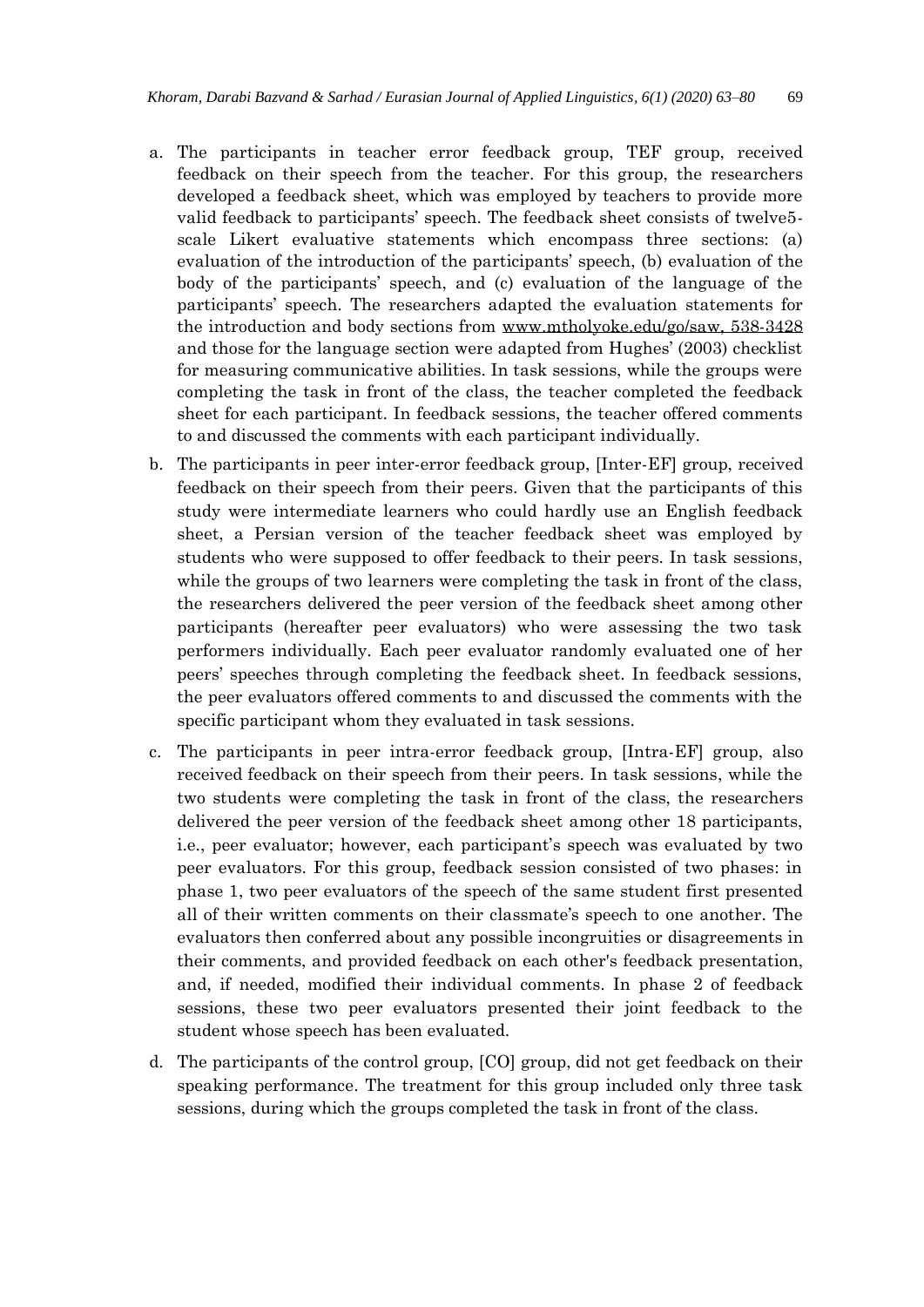In the last session of the experiment, the posttest was administered which was a parallel planned interview of the interview used as the pre-test. In fact, a parallel of the planned interview explained in the instrumentation section served to measure the learners' speaking ability after the treatment.

## **4. Results**

In order to answer the first research question, and to determine if there is a difference between speaking ability of the participants in [Intra-EF] and [Inter-EF] groups on posttest, two Paired-Samples t-tests were run. The descriptive statistics for the [Intra-EF] group are displayed in Table 1.

Table 1. Descriptive statistics for pretest and posttest in Intra-EF group

|          |          | Mean  | . . | Std. Deviation | Std. Error Mean |
|----------|----------|-------|-----|----------------|-----------------|
| Intra EF | Pretest  | 11.45 | 20  | 1.84           | .41             |
|          | Posttest | 14.40 | 20  | 2.39           | .53             |

As shown in Table 1, there is a significant difference in performance for Intra-EF group between pretest  $(M= 11.45)$  and posttest  $(M= 14.40)$ .

The descriptive statistics for the [Inter-EF] group are displayed in Table 2. As displayed in table 2, there is a significant difference in performance between the mean scores of speaking from pretest  $(M= 10.40)$  to posttest  $(M= 12.05)$  in the Inter-EF group.

Table 2. Descriptive statistics for pretest and posttest in Inter-EF group

|          |          | Mean  | N  | Std. Deviation | Std. Error Mean |
|----------|----------|-------|----|----------------|-----------------|
| Inter-EF | Pretest  | 10.40 | 20 | . 95           | .43             |
|          | Posttest | 12.05 | 20 | 2.68           | .60             |

Tables 3 and 4 display the results of the two Paired-Samples t-tests, which were run to reveal the differences between speaking ability of the participants in Intra-EF and Inter-EF groups on both pretest and posttest.

Table 3. Paired-samples t-test for pretest and posttest in [Intra-EF] group

|          |                              | Paired Differences |                        |     |                                                         | т     | df   | $Sig. (2-tailed)$ |      |
|----------|------------------------------|--------------------|------------------------|-----|---------------------------------------------------------|-------|------|-------------------|------|
|          |                              | Mean               | Std.<br>Deviation Mean |     | Std. Error 95% Confidence Interval<br>of the Difference |       |      |                   |      |
|          |                              |                    |                        |     | Lower                                                   | Upper |      |                   |      |
| Intra EF | $Pretest - 2.95$<br>Posttest |                    | 1.57                   | .35 | 2.21                                                    | 3.68  | 8.39 | 19                | .000 |

Table 4. Paired-samples t-test for pretest and posttest of speaking in Inter-EF group

| Mean | . . | Std.<br>Deviation<br>. | <b>The Second Second</b><br>$\operatorname{Std}.$<br>Error | Mean |
|------|-----|------------------------|------------------------------------------------------------|------|
|      |     |                        |                                                            |      |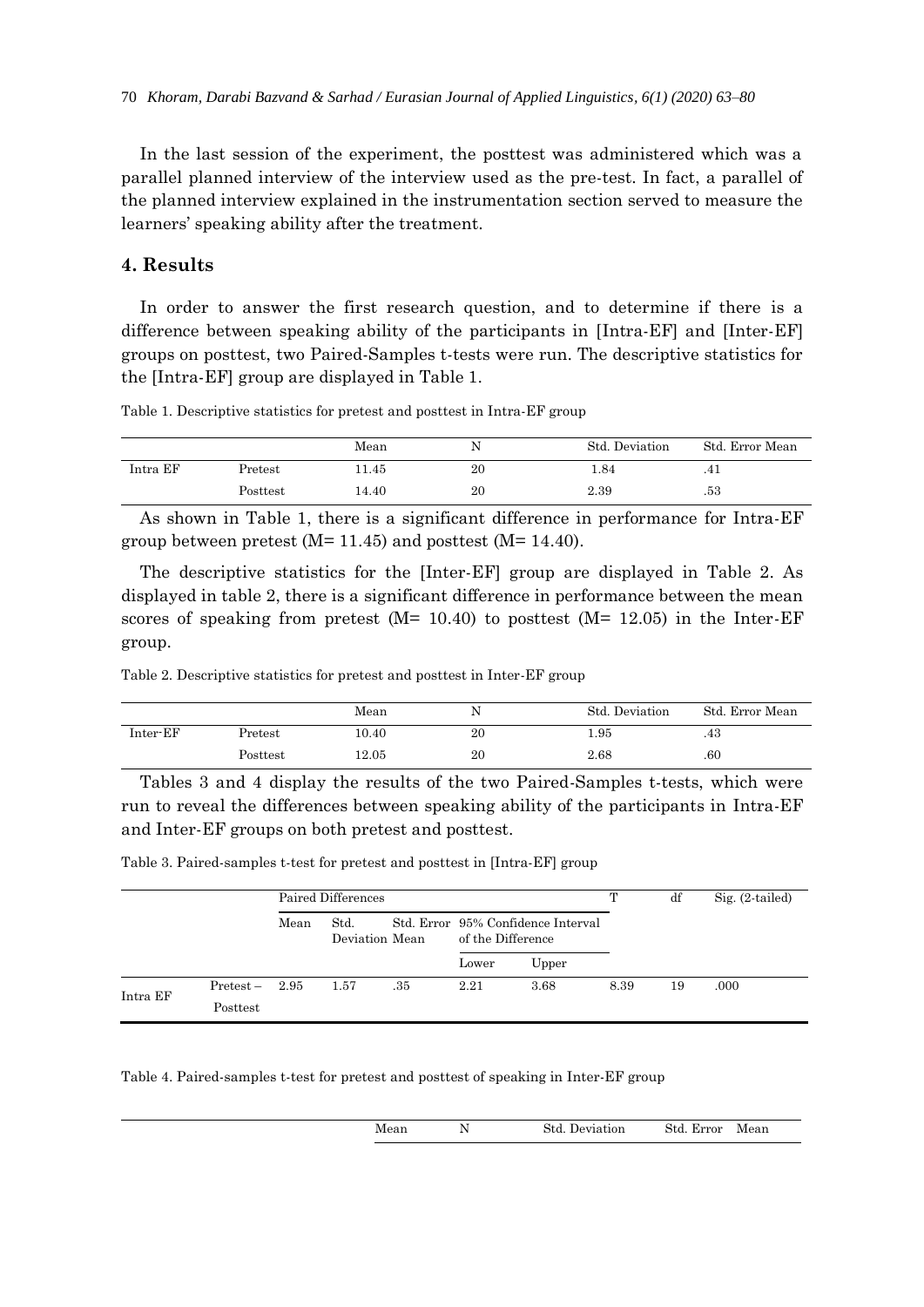|          | $\rm Pretest$ | 10.40 | 20 | 1.95 | $\Lambda$ $\Omega$<br>.40 |
|----------|---------------|-------|----|------|---------------------------|
| Inter EF | Posttest      | 12.05 | 20 | 2.68 | .60                       |

As displayed in Tables 3 and 4, there is a significant difference in performance between the mean scores of speaking for Intra-EF (M= 2.95, SD= 1.57) and Inter-EF  $(M= 1.65, SD= 1.13)$  on the pretest and posttest; t= 8.39 for Intra-EF and t= 6.49 for Inter-EF, p= .000. This amount of t-value obtained is higher than the critical t-value of, i.e., 2.53 for both groups. These results suggest that there is a significant difference between the mean scores of speaking for both groups on the pretest and posttest. Therefore, different stages of peer error feedback (i.e., intra- and inter-error feedback) influence EFL learners' speaking ability.

In order to answer the second research question, and to check if there is any difference between speaking ability of the participants in TEF and control groups on posttest, two Paired-Samples t-tests were run. The descriptive statistics for the Paired-Samples t-tests in TEF group are displayed in Tables 5.

Table 5. Descriptive statistics for pretest and posttest of speaking in TEF group

|     |          | Mean  |    | Std. Deviation | Std. Error Mean |
|-----|----------|-------|----|----------------|-----------------|
| TEF | Pretest  | 11.40 | 20 | 1.95           | .43             |
|     | Posttest | 15.45 | 20 | 2.68           | .60             |

 As shown in Table 5, there is a big difference between the mean scores of speaking for TEF group from pretest  $(M= 11.40)$  to posttest  $(M= 15.45)$ .

Table 6 shows the descriptive statistics for the Paired-Samples t-tests in control group As shown in Table 6, there is not a significant difference between the mean scores of speaking for control group from pretest  $(M=11.5)$  to posttest  $(M=11.80)$ .

|  |  | Table 6. Descriptive statistics for pretest and posttest of speaking in control group |  |  |
|--|--|---------------------------------------------------------------------------------------|--|--|
|  |  |                                                                                       |  |  |

|         |          | Mean  | N  | Std. Deviation | Std. Error Mean |
|---------|----------|-------|----|----------------|-----------------|
| CONTROL | Pretest  | 11.55 | 20 | 2.25           | .50             |
|         | Posttest | 11.80 | 20 | 2.64           | .59             |

Table 7 illustrates the results of the two Paired-Samples t-tests, which were run to reveal the difference between speaking ability of the participants in TEF and control groups on posttest

Table 7. Paired-samples t-test for pretest and posttest in TEF group

|     |             | Paired Differences |                        |            |                                              |       |       | df | $Sig. (2 -$ |
|-----|-------------|--------------------|------------------------|------------|----------------------------------------------|-------|-------|----|-------------|
|     |             | Mean               | Std.<br>Deviation Mean | Std. Error | 95% Confidence Interval of<br>the Difference |       |       |    | tailed)     |
|     |             |                    |                        |            | Lower                                        | Upper |       |    |             |
| TEF | $Pretest -$ | 4.05               | 1.27                   | .28        | 3.45                                         | 4.64  | 14.19 | 19 | .00         |
|     | Posttest    |                    |                        |            |                                              |       |       |    |             |

As displayed in Table 7, there is a meaningful difference between the mean scores of speaking for TEF group ( $M = 4.05$ , SD= 1.27) and control group ( $M = .25$ , SD= .96) on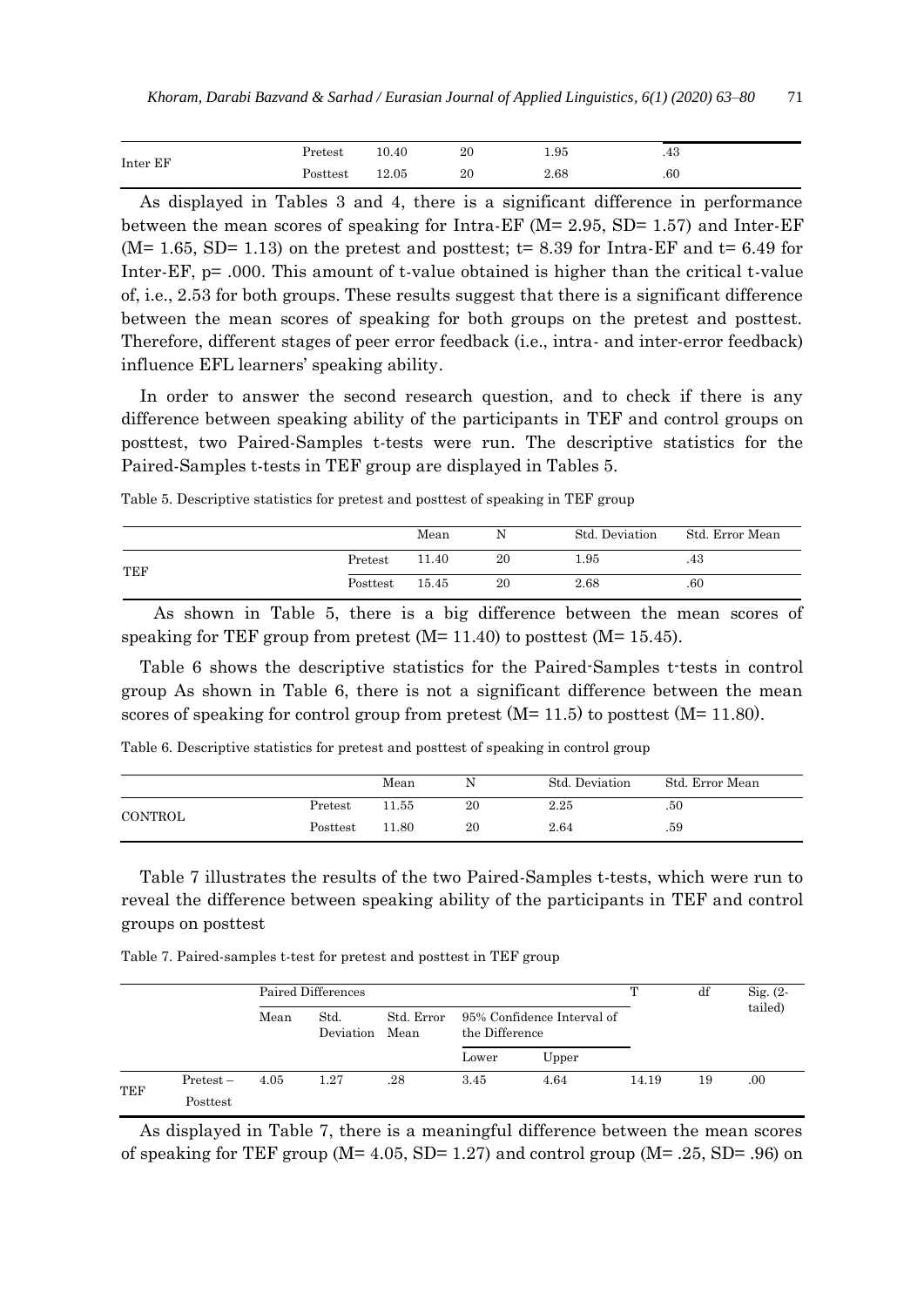the pretest and posttest;  $t= 14.19$  for TEF and  $t= 1.12$  for control group. The amount of t-value obtained is higher than the critical t-value, i.e., 2.53 for TEF group and lower than the critical t-value for control group. Based on these results, it can be safely concluded that there is a significant difference between the mean scores of speaking for TEF group on the pretest and posttest. Considering the control group, it can be argued that although there is a meaningful difference between the mean scores of speaking for control group on both the pretest and posttest, the difference is not significant. Thus, teacher error feedback had an effect on EFL learners' speaking proficiency.

 In order to attend to the third research question, raised to investigate the difference between participants' speaking ability, the gained scores of the participants were calculated, and then a one-way ANOVA applying a between and within subject design was run to compare the improvement from pretest to posttest for the participants in TEF, Intra-EF, and Inter-EF groups. Treatment condition was the between-subject factor (TEF, Intra-EF, and Inter-EF), and gained score was the within-subject factor.

The descriptive statistics for the gained scores of the participants in TEF group, Intra-EF group, and Inter-EF group in terms of their speaking ability are displayed in Table 8.

|                                 | <b>GROUP</b>  | N  | Mean | Std. Deviation | Std. Error Mean |
|---------------------------------|---------------|----|------|----------------|-----------------|
| <b>GAINED</b><br>$\rm ^{SCORE}$ | TEF           | 20 | 4.05 | 1.27           | .28             |
|                                 | Intra-EF      | 20 | 2.85 | 1.63           | .36             |
| PRETEST                         | Inter-EF      | 20 | 1.65 | $1.13\,$       | .25             |
|                                 | $\rm Control$ | 20 | .35  | $1.13\,$       | .25.            |

Table 8. Descriptive statistics for gained score of speaking

Table 9 indicates the results of the one-way ANOVA, run to prove the improvement from pretest to posttest for the participants in [TEF] group, [Intra-EF] group, and [Inter-EF] group in terms of their speaking ability.

Table 9. ANOVA for gained score in TEF, Intra-EF, Inter-EF, and control groups

|                | Sum of Squares | df | Mean Square |       | Sig. |  |
|----------------|----------------|----|-------------|-------|------|--|
| Between Groups | 151.35         |    | 50.45       | 29.35 | .000 |  |
| Within Groups  | 130.60         | 76 | 1.71        |       |      |  |
| Total          | 281.95         | 79 |             |       |      |  |

As shown in Table 9, there is a meaningful difference between the three groups' gained scores [F (3, 76) =29.35, p= .000].

Furthermore, a Tukey post hoc test was conducted to determine the direction of the difference between all groups (i.e., TEF group, Intra-EF group, Inter-EF group, and the control group) in terms of their oral performance (see Table 10).

Table 10. Scheffe post hoc for speaking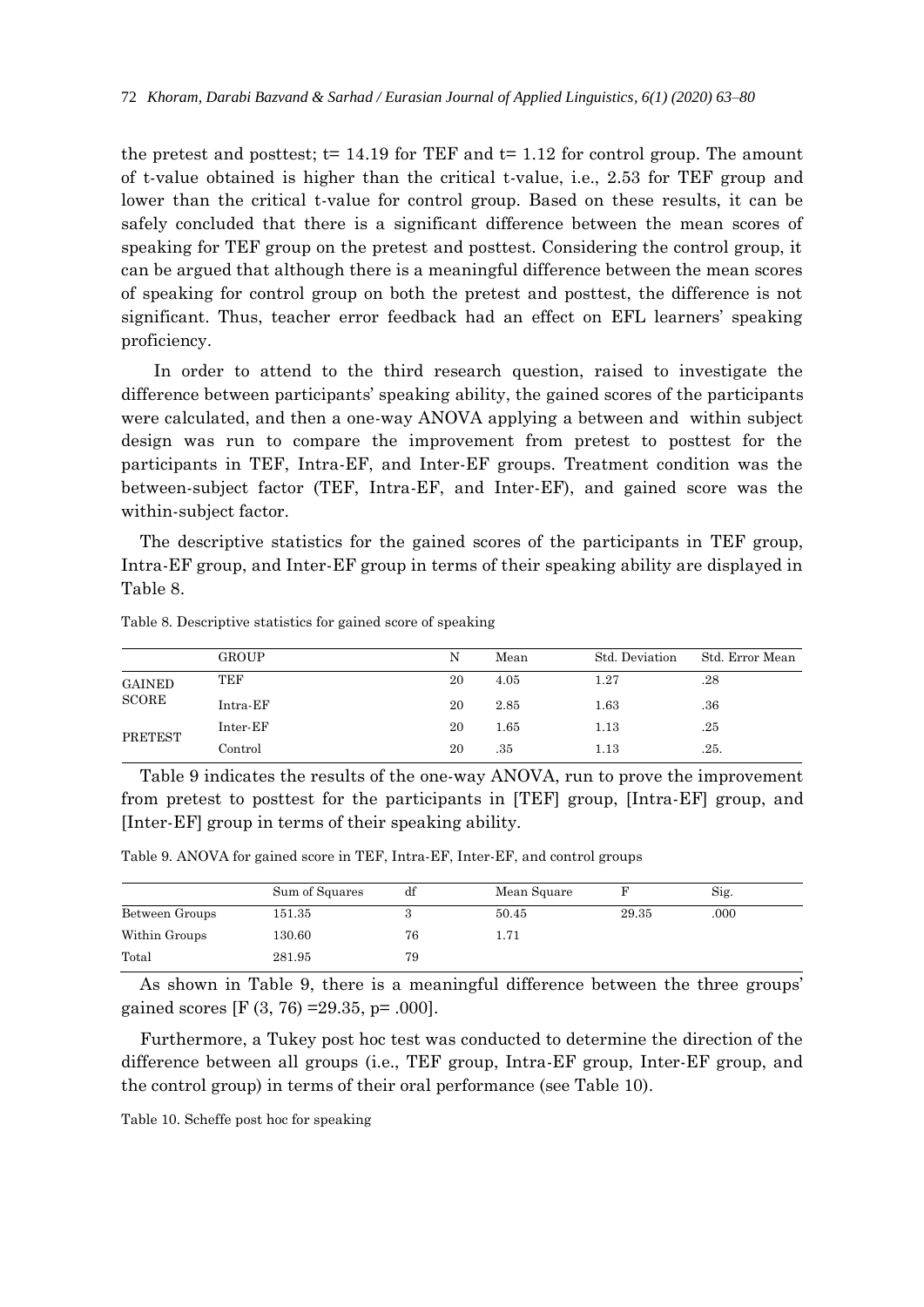| (I) VAR00004   | (J) VAR00004   | Mean Difference | Std. Error | Sig. | 95% Confidence Interval |             |
|----------------|----------------|-----------------|------------|------|-------------------------|-------------|
|                |                | $(I-J)$         |            |      | Lower Bound             | Upper Bound |
|                | Intra-EF       | $1.20*$         | .41        | .046 | .014                    | 2.38        |
| TEF            | Inter-EF       | $2.40*$         | .41        | .000 | 1.21                    | 3.58        |
|                | <b>CONTROL</b> | $3.70*$         | .41        | .000 | 2.51                    | 4.88        |
|                | TEF            | $-1.20*$        | .41        | .046 | $-2.38$                 | $-.01$      |
|                | Inter-EF       | $1.20*$         | .41        | .046 | .01                     | 2.38        |
| Intra-EF       | <b>CONTROL</b> | $2.50*$         | .41        | .000 | 1.31                    | 3.68        |
|                | TEF            | $-2.40*$        | .41        | .000 | $-3.58$                 | $-1.21$     |
| Inter-EF       | Intra-EF       | $-1.20*$        | .41        | .046 | $-2.38$                 | $-.014$     |
|                | <b>CONTROL</b> | $1.30*$         | .41        | .025 | .11                     | 2.48        |
|                | TEF            | $-3.70*$        | .41        | .000 | $-4.88$                 | $-2.51$     |
|                | <b>INTRA</b>   | $-2.50*$        | .41        | .000 | $-3.68$                 | $-1.31$     |
| <b>CONTROL</b> | Inter-EF       | $-1.30*$        | .41        | .025 | $-2.48$                 | $-.11$      |
|                |                |                 |            |      |                         |             |

\*. The mean difference is significant at the 0.05 level.

As the results displayed in Table 10 reveal, the main effect for error feedback was related to these contrasts: (a) [TEF] group performed significantly better than [Intra-EF], [Inter-EF] groups, and control group; (b) [Intra-EF] group performed significantly better than [Inter-EF] group, and control group; and (c) [Inter-EF] group over performed the control group significantly.

In sum, these results suggest that different stages of peer error feedback (i.e., intraand inter-error feedback), as well as teacher error feedback affect learners' speaking ability. Peer error feedback and teacher error feedback exert different effects on learners' speaking ability. Furthermore, the teacher's provision of feedback is more effective than exposing learners to Intra-error feedback, which is more effective than Inter-error feedback, in turn.

## **5. Discussion**

This study sought to make a contribution to second language education by investigating a less explored issue pertaining to how three oral feedback types (inter, intra, and TEF) generate differential outcomes of L2 development. The first important finding in the current study is that the participants enhanced their speaking ability with the aid of feedback.

Regarding the first research question, the results showed that there was a significant difference in performance between the mean scores of speaking for both groups (Intra & Inter) on the pretest and posttest. It was found that intra- and intererror feedback had an effect on students' speaking ability. Peer correction created a learning-focused orientation with a constructive atmosphere across peer feedback activities and the learners benefited from each other's comments. This finding corroborates the research conducted in this area (e.g., Lin, 2009). When learners take part in meaningful discussion with their peers, this will empower them to achieve higher levels of performance than they could have achieved on their own (Lin, 2009; Min, 2005).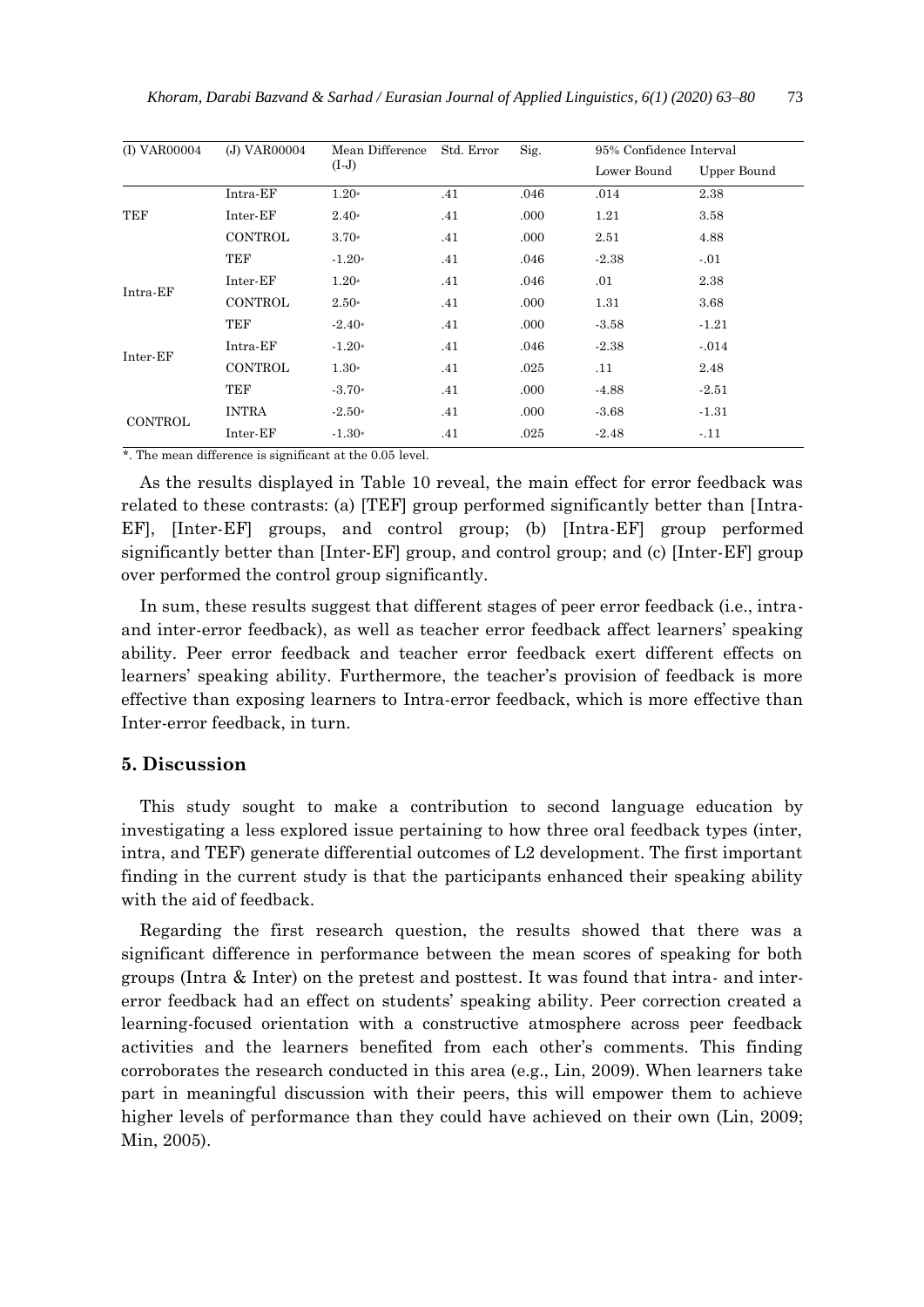One potential explanation for the findings obtained from the present study is that it involves learners working collaboratively and actively rectifying each other's error then providing feedback to their peers. Learners work in a collaborative dynamic that lets them receive feedback that can influence positively on their speaking skills over time (Panova & Lyster, 2002). Another possible explanation for the current findings is congruent with Chastain (1988), arguing that foreign language learners need explicit instructions in speaking, like any other language skill. Such interactive activities on the part of students provide a good chance for them to change thoughts to speech.

The data presented in the present study reinforce some of the previously discussed issues conducted on peer feedback (e.g., Nicholas, Lightbown & Spada, 2001; Rahimi &Vahid Dastjerdi, 2012; Tsang, 2004; Yoshida, 2010). Results of both groups revealed that the students' speaking accuracy improved after receiving feedback. This seems to confirm the effectiveness of explicit feedback when used to correct the learners' inaccuracies (Ellis, 2009; Li, 2010). The results of the study are also consistent with those conducted by Margolis (2007) as well as Dong (2012). They concluded that advanced L2 learners made further gains in accuracy as a result of focused spoken feedback compared to unfocused feedback. However, the findings of this study revealed that overall spoken accuracy is somehow affected by both inter- and intrafeedback. That is, on a range of linguistic structures such as past tense, subject-verb agreement, articles and prepositions that students received as feedback, they produced fewer errors in their new speaking tasks.

The second question of the study was to determine the impact of teacher error feedback on the EFL learners' speaking ability. The findings refer to a significant difference of speaking ability between the mean scores for TEF group on the pretest and posttest. This finding chimes with the previous studies (Chehr Azad, Farrokhi, & Zohrabi, 2018; Chu, 2011; Gumbaridze, 2013; Rassaei, 2013, Rassaei & Moinzadeh, 2014; Lyster, Saito & Sato, 2013; Wang, 2014) which revealed that teacher error correction helps students improve their accuracy in speaking, particularly when it targets and assesses specific forms. Error feedback entails negotiation of meaning between the learner and the teacher, necessitating learners' modified output and greater attention to the linguistic structures. This can enhance L2 acquisition by providing learners with both positive and negative evidence (Ellis, Loewen & Erlam, 2006; Li, 2010; Russell & Spada, 2006; Sato & Lyster, 2012). Moreover, consistent with Schmidt's (1990, 1995, 2001) Noticing Hypothesis, it can be explained that in the present research context, ELT teachers seem to believe that if a teacher pinpoints grammatical inaccuracies in students' speaking, students would identify their errors, better notice and revise their incorrect forms and not repeat them in their future performance. The positive impacts of teacher feedback in posttests coincide with the above-alluded viewpoint that attention plays an integral role in L2 acquisition, prompting learners to direct their attention towards a mismatch between the learner's own interlanguage form and the target input. As Gass and Varonis (1994) argue, interactional feedback essentially help the learner focus on the parts of the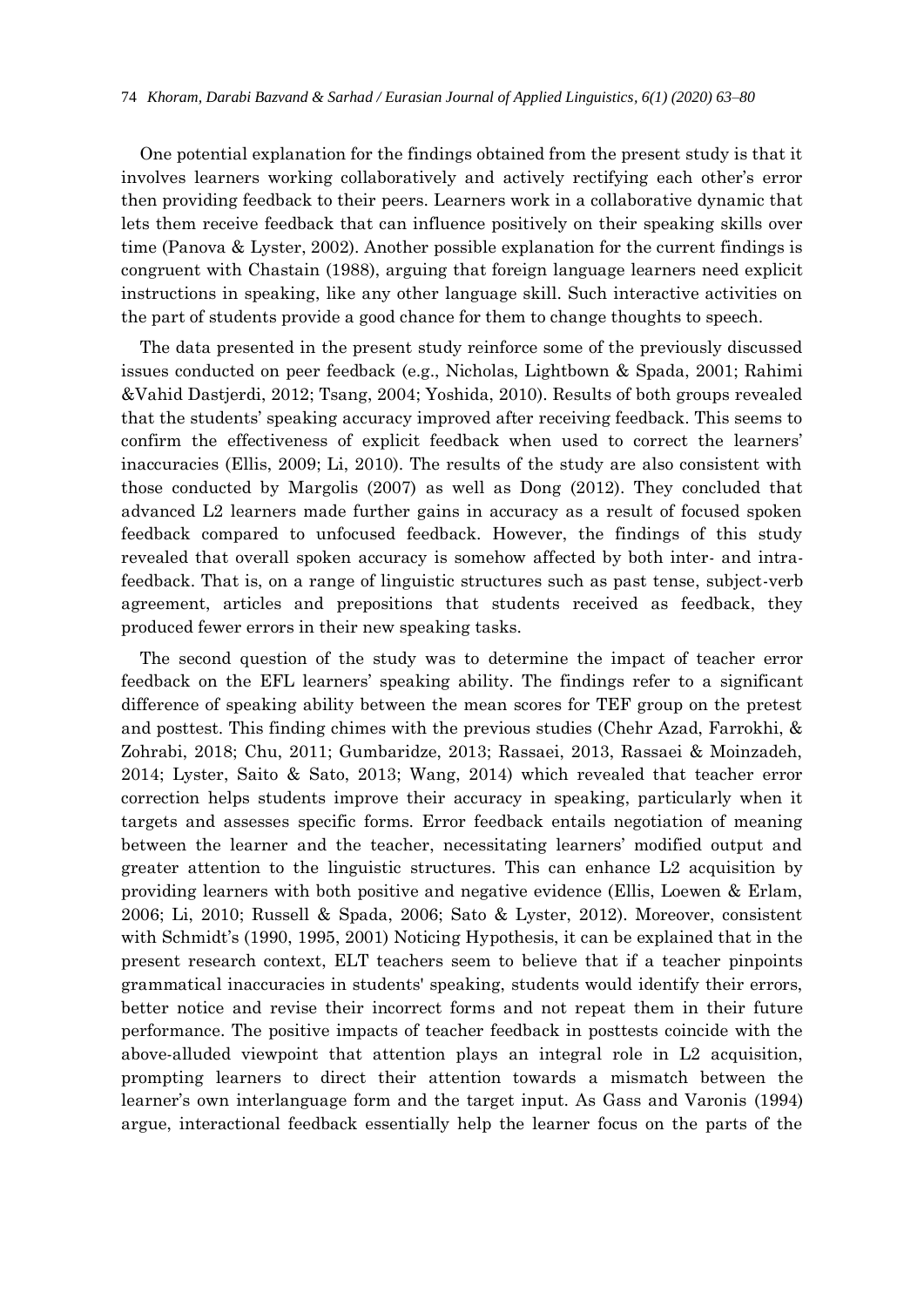discourse that causing productive or receptive problems, so that they could notice a gap between what is produced by L2 speakers and what they produce/know.

As for the third research question regarding the impact of peer error feedback (i.e., intra- and inter-error feedback) vis-à-vis teacher error feedback on learners' speaking ability, it was found that there was a meaningful difference between the three groups' gained score with the more influential effect of teacher feedback than the other groups. TEF group significantly outperformed Intra-EF, Inter-EF groups, and control group; Intra-EF group performed significantly better than Inter-EF group, and control group; and Inter-EF group performed significantly better than the control group. The findings suggest that peer evaluators were more engaged in correcting as a result of intra-feedback because they discussed the speaking comments with another helper. The exchange with others on the same student's speech performance made them treat peer feedback more seriously. Furthermore, intra-feedback may not only guide students to act with an eye toward monitoring and improving the quality of their own comments, but it may assist them to consider the difficulties in relation to giving feedback. This may subsequently increase their ability and awareness for selfregulation in evaluating (Lee, 2015). This mitigated peer feedback problems in quality and resulted in the evaluators and speakers' cognitive benefits of peer feedback.

This study's findings support the idea of providing different students with different kinds of feedback as claimed by researchers (e.g., Ellis, 2007; Loewen & Nabei, 2007; Lyster, Saito & Sato, 2013; Mackey, 2006; McDonough, 2005; Nassaji, 2009; Tedick & de Gortari, 1998). Meanwhile, the findings show that by connecting input, internal learner capacities, and output in productive ways, the teacher's provision of feedback has helped enhance students' inter-language development (Long, 1996), and also supports interactions in L2 development as an empirical evidence sought by researchers (Mackey, 1999) and production (Gass & Varonis, 1994; Gurzynski-Weiss & Revesz, 2012). Moreover, the findings offer support to the notion that language teachers should deploy diverse strategies to rectify students' linguistic errors (Simard & Jean, 2011).

In closing, it can be suggested that most of the peers can give feedback to their classmates' errors appropriately by understanding the subject matter and their proficiency level. This can be done when students are trained and given guidance and support. As Berg (1999) stated, "training is important for successful peer response" (p. 230).

### **6. Conclusion and future directions**

This study aimed to determine the impact and the benefits of inter- and intrafeedback on the oral proficiency of the EFL learners. In line with previous research, the present study's findings showed that L2 learners' speaking ability benefits from different modalities of error feedback and that the proposed inter- and intra-feedback practice was well productive. These findings seem to support the different theoretical bases that underpin this study. In the present study, teacher error correction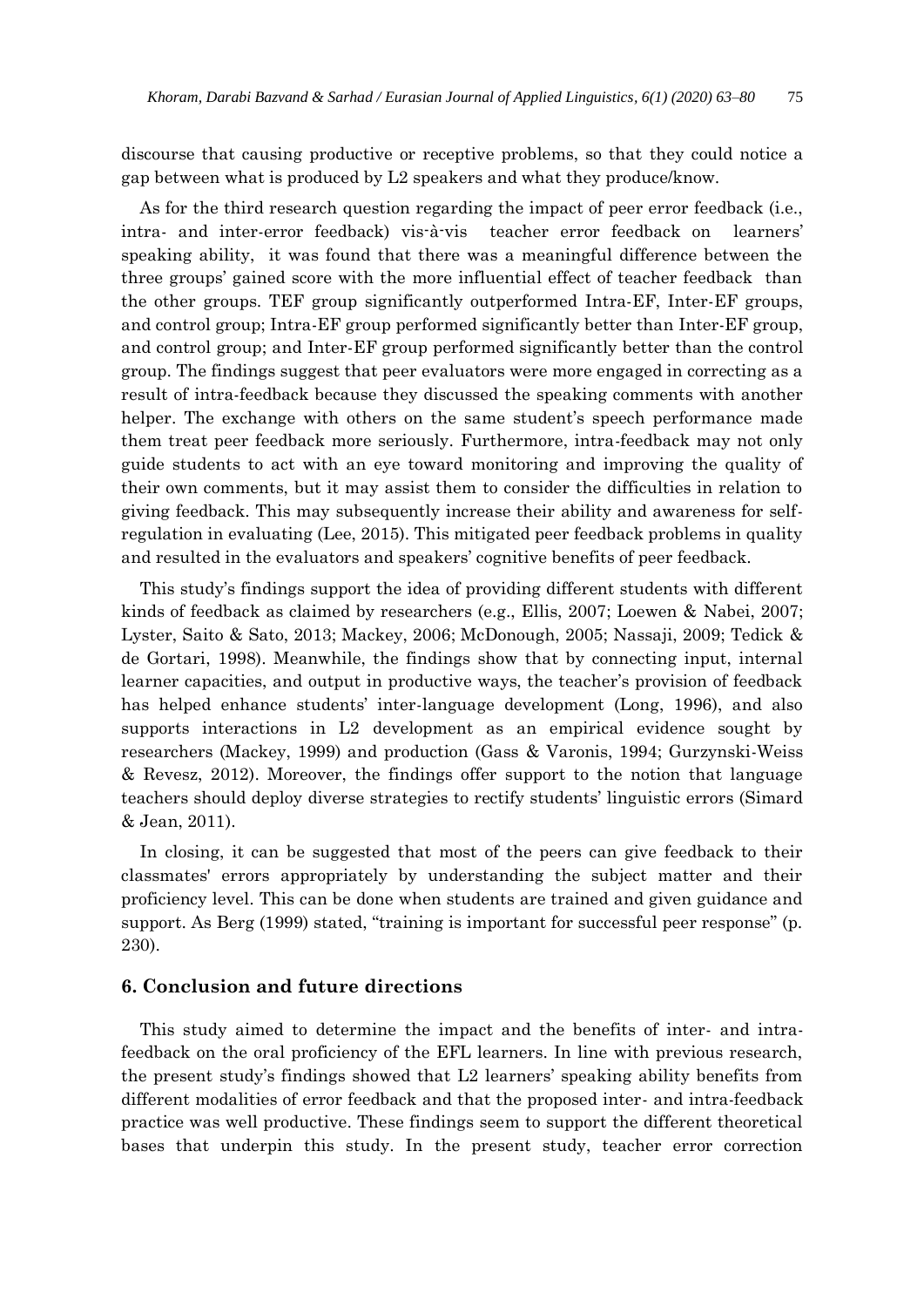feedback (both direct and indirect) is seen as a form of spoken messages providing a source of comprehensible input to the learner. Thus, it can be considered as a base which helps them to acquire more competence and improve their speaking proficiency. More importantly, the findings raise awareness of the roles teachers play in assisting the learners by implementing innovative ways to augment their oral performance accuracy.

Peer feedback activities were effective for EFL students and incorporated teacher feedback because the teacher was deemed to be the expert and the only source of authority. This finding underscores the importance of continual error correction by L2 speaking teachers (Kai & Tongshun, 2015; Li, 2010; Lyster & Ranta, 2013). Therefore, it can be concluded that students cannot be considered as good judges of their own needs. That is, students value teachers' error feedback and consider it extremely important to their success.

Notwithstanding the abovementioned positive findings, the present study suffered from some limitations that need to be seriously taken in future research. The first limitation concerns the length of treatment which was relatively short in this study. Another limitation of the study is that true randomization of the participants was not feasible since they had already enrolled in the appropriate classes based on the high school's rules and policies. The other limitation is related to the gender, age, and proficiency level of the participants.

Regarding the pedagogical implications, the suggestion is that language teachers familiarize their high school EFL students as well as elementary and preintermediate language learners with privileges of giving feedback to sharpen their fervor so as to promote their speaking ability. Since this study manifested that teacher and peer feedback was useful for EFL students, explicit instruction on the use of these types of feedback is recommended for language teachers. Therefore, after the introducing the proper strategies to language teachers, teacher trainers must provide some instruction on how and when to utilize these strategies, specifically error feedback modalities for enhancing the speaking skill. Subsequent to getting acquainted with the types of feedback, they should be highly recommended to employ and teach them at suitable levels of language learning, taking their language learners' cognitive development into account.

Finally, based on the findings of the present study, several areas of research are put forward. First, there is a pressing need for additional studies that separate the diverse factors that could affect the provision of feedback in a coherent, efficient manner. As a further step, students' reactions to the type of error feedback could be investigated in future research. This can be done by including the same students' performance for not only one semester but for the whole academic year. Using various measurement tasks to investigate the degree to which various feedback types have differing effects on other aspects of speaking ability is also recommended for further research. Besides, future researchers may analyze different types of students' pragmatic competence (such as requesting, suggesting, thanking etc.), while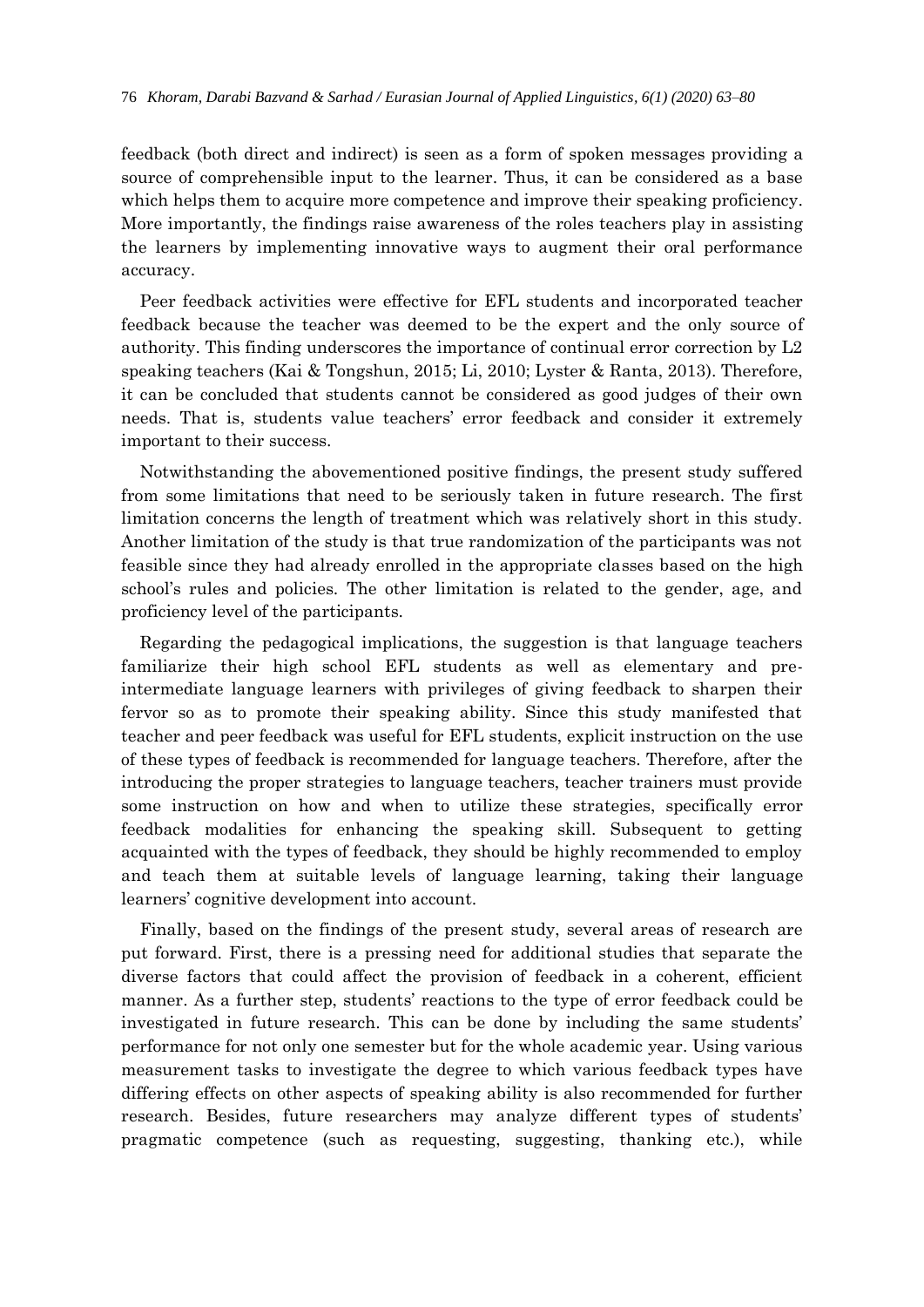interacting with each other in inter-error feedback and teacher-error feedback and the results of such interactions on revision mode and speaking proficiency.

#### **References**

- Afitska, O. (2012). Role of focus-on-form instruction, corrective feedback and uptake in second language classrooms: Some insights from recent second language acquisition research. *The Language Learning Journal,* 43(1), 1-17.
- Berg, E. C. (1999). The effects of trained peer response on ESL students' revision types and writing quality. *Journal of Second Language Writing, 8*(3), 215-241.
- Brookfield, S. D., & Preskill, S. (1999). *Discussion as a way of teaching.* San Francisco: Jossey Bass Publishers.
- Brown, H. D. (2007). *Teaching by principles.* White Plains: Pearson Education.
- Brown, H. D. (2014). The type and linguistic foci of oral corrective feedback in the L2 classroom: A meta analysis. *Language Teaching Research, 29*, 27-32.
- Chastain, K. (1988). *Developing second language skills: Theory and practice.* Florida: Harcourt Brace Jovanovich Incorporation.
- Chehr Azad, M., H., Farrokhi, F., & Zohrabi, M. (2018). The effect of corrective feedback on Iranian EFL learners' spoken repair fluency and its relationship with spoken complexity and accuracy. *International Journal of English Language and Translation Studies, 6*(1), 38-47.
- Chen, S., & Nassaji, H. (2018). Focus on form and corrective feedback research at the University of Victoria, Canada. Language Teaching, [51](https://www.cambridge.org/core/journals/language-teaching/volume/C4D3DC257668C9223FA099FB1A8D73CA)( [2\),](https://www.cambridge.org/core/journals/language-teaching/issue/5F3973B7BF255F32778E4BF506C555B4) 278-283.
- Chu, R. (2011). Effects of teacher's corrective feedback on accuracy in the oral English of English-majors college students. *Theory and Practice in Language Studies, 1*(5), 454- 459.
- Dong, Z. (2012). *Beliefs and practices: A case study on oral corrective feedback in the teaching Chinese as a Foreign Language (TCFL) classroom* (Unpublished master's thesis). Arizona State University, AZ, USA.
- Doughty, C., & Williams, E. (1998). Communicative focus on form. In C. Doughty & J. Williams (Eds.), *Focus on form in classroom second language acquisition* (pp. 114-138). Cambridge: Cambridge University Press.
- Edge, J. (1989). *Mistakes and correction*. Harlow: Longman.
- Egi, T. (2010). Uptake, modified output, and learner perceptions of recasts: Learner responses as language awareness. *Modern Language Journal, 94*, 1-21.
- Ellis, R. (2007). The differential effects of corrective feedback on two grammatical structures. In A. Mackey (Ed.), *Conversational interaction in second language acquisition: A series of empirical studies* (pp.339-360). Oxford: Oxford University Press.
- Ellis, R. (2009). Corrective feedback and teacher development. *L2 Journal, 1,* 3-18.
- Ellis, R., Basturkmen, H., & Loewen, S. (2001). Learner uptake in communicative ESL lessons. *Language Learning, 51*, 281–318.
- Ellis. R., Loewen, S., & Erlam, R. (2006). Implicit and explicit corrective feedback and the acquisition of L2 grammar. *Studies in Second Language Acquisition, 28*, 339–358.
- Gass, S. M., Mackey, A., & Pica, T. (1998). The role of input and interaction in second language acquisition. *The Modern Language Journal, 82*, 299–307.
- Gass, S. M., & Varonis, E. M. (1994). Input, interaction, and second language production. *Studies in Second Language Acquisition, 16*, 283–302.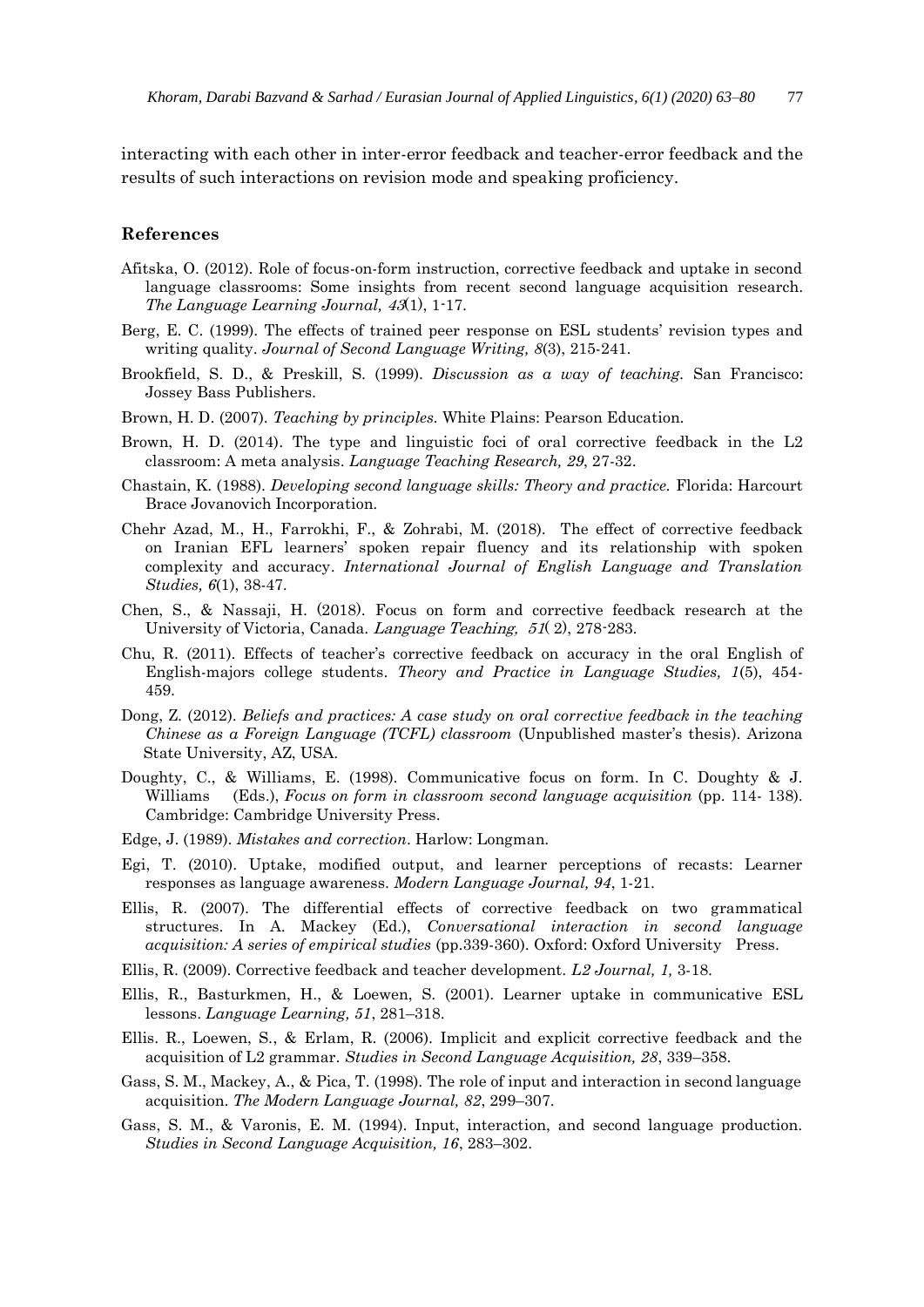- Gumbaridze, J. (2013). Error correction in EFL speaking classrooms. *Social and Behavioral Sciences, 70*, 1660-1663.
- Gurzynski-Weiss, L. & Revesz, A. (2012). Tasks, teacher feedback, and learner modified output in naturally occurring classroom interaction. *Language Learning, 62*, 851-879.

Harmer, J. (2007). *How to teach English.* Harlow: Pearson Education Limited: Longman.

- Hughes, A. (2003). *Testing for language teachers* (2nd Ed.). Cambridge: Cambridge University Press.
- Kai, Z., & Tongshun, W. (2015). A review of studies on corrective feedback in interaction. *Journal of Ocean University of China, 2,* 116-121.
- Lee, M. K. (2015). Peer feedback in second language writing: Investigating junior secondary students' perspectives on inter-feedback and intra-feedback. *System, 55,* 1- 10.
- Lee, A. H., & Lyster, R. (2016). Effects of different types of corrective feedback on receptive skills in a second language: A speech perception training study. *Language Learning, 66*, 1–25.
- Leki, I. (1991). The preference of ESL students for error correction in college-level writing classes. Foreign Language Annals, 24, 203-218.
- Li, S. (2010). The effectiveness of corrective feedback in SLA: A meta-analysis. *Language Learning, 60(*2), 309-365.
- Li, S. (2014). Oral corrective feedback. ELT Journal, 68(2), 196-198.
- Lin, H. H. (2009). Patterns of corrective feedback and learner uptake in ESL low, intermediate, and advanced level speaking classroom. Unpublished doctoral dissertation, Alliant International University, San Diego, CA, USA
- Loewen, S. (2015). Introduction to instructed second language acquisition. New York, NY: Routledge.
- Loewen, S., & Nabei, T. (2007). Measuring the effects of oral corrective feedback on L2 knowledge. In A. Mackey (Ed.), *Conversational interaction in second language acquisition: A collection of empirical studies* (pp. 361–376). Oxford: Oxford University Press.
- Long, M. (1996). The role of the linguistic environment in second language acquisition. In W. C. Ritchie & T. K. Bhatia (Eds.), *Handbook of second language acquisition* (pp. 413-468). San Diego, CA: Academic Press.
- Long, M. H. (2007). *Problems in SLA*. Mahwah, NJ: Lawrence Erlbaum.
- Lyster, R. (1998). Recasts, repetition, and ambiguity in L2 classroom discourse. *Studies in Second Language Acquisition*, *20*, 51-81.
- Lyster, R., & Ranta, L. (1997). Corrective feedback and learner uptake: Negotiation of form in communicative classrooms. *Studies in Second Language Acquisition, 19*(1), 37–66.
- Lyster, R., & Ranta, L. (2013). Counterpoint piece: The case for variety in corrective feedback research. *Studies in Second Language Acquisition, 35*(1), 167- 184.
- Lyster, R., & Saito, K. (2010). Oral feedback in classroom SLA: A meta-analysis. *Studies in Second Language Acquisition, 32*, 265–302.
- Lyster, R., Saito, K., & Sato, M. (2013). Oral corrective feedback in second language classrooms. *Language Teaching, 46,* 1-40.
- Mackey, A. (1999). Input, interaction, and second language development: An empirical study of question formation in ESL. *Studies in Second Language Acquisition*, *21*, 557–587.
- Mackey, A. (2006). Feedback, noticing and instructed second language learning. *Applied Linguistics, 27,* 405-430.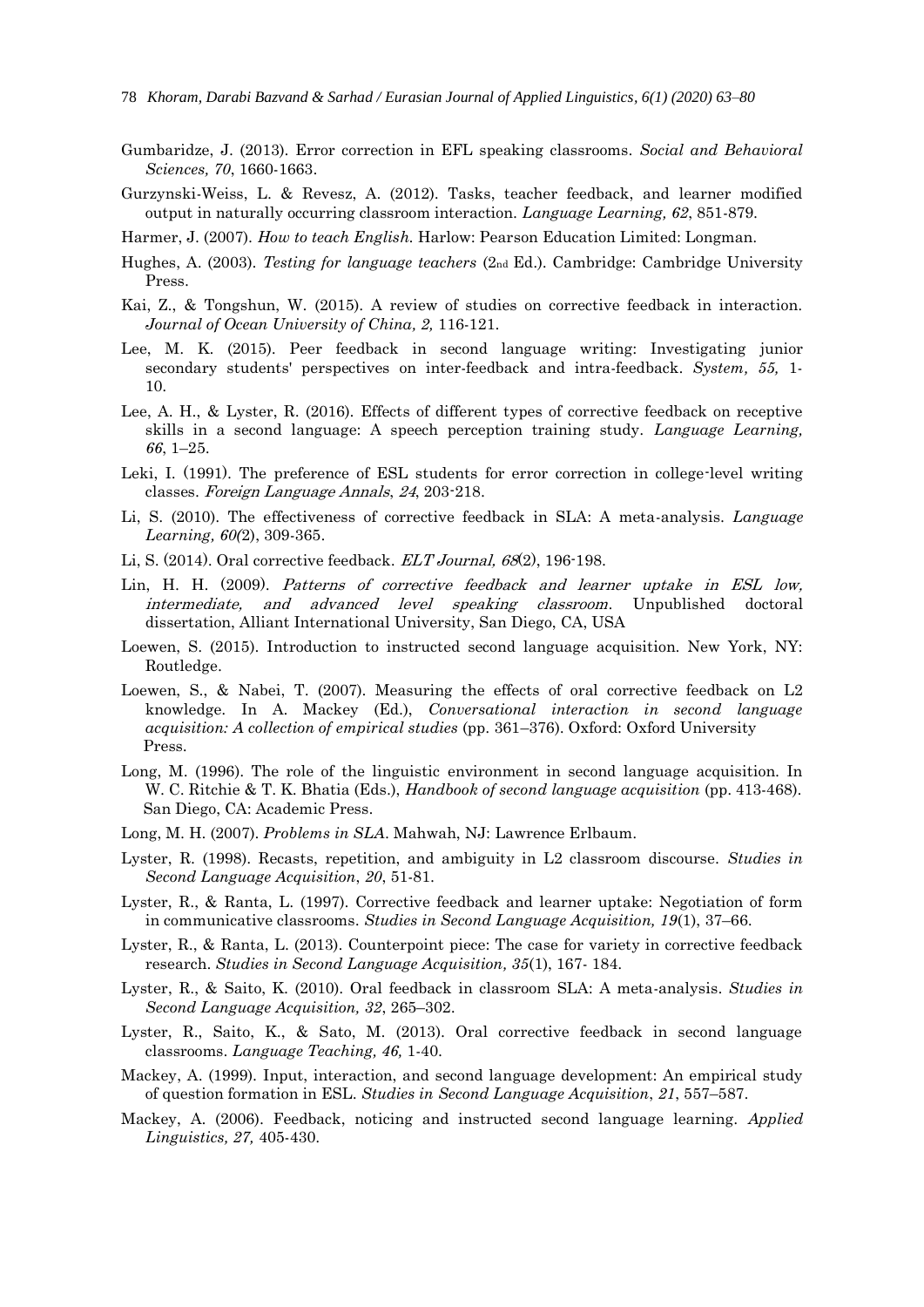- Margolis, D. P. (2007). *Impacts of oral error feedback in Korean university EFL classrooms*. Unpublished doctoral dissertation, University of Hawaii at Manoa, Honolulu, HI, USA.
- McDonough, K. (2005). Identifying the impact of negative feedback and learners' responses on ESL question development. *Studies in Second Language Acquisition, 27*, 79-103.
- Min, H. (2005). Training students to become successful peer reviewers. *System, 33*, 293-308.
- Nassaji, H. (2009). Effects of recasts and elicitations in dyadic interaction and the role of feedback explicitness. *Language Learning, 59*, 411-452.
- Nicholas, H., Lightbown, P., & Spada, N. (2001). Recasts as feedback to language learners. *Language Learning, 51*, 719–758.
- Norris, J. M., & Ortega, L. (2000). Effectiveness of L2 instruction: A research synthesis and quantitative meta-analysis*. Language Learning*, *50,* 417-528.
- Oliver, R. (1995). Negative feedback in child NS–NNS conversation. *Studies in Second Language Acquisition, 17,* 459-481.
- Oliver, R., & Mackey, A. (2003). Interactional context and feedback in child ESL classrooms. *Modern Language Journal, 87*, 519-533.
- Panova, I., & Lyster, R. (2002). Patterns of corrective feedback and uptake in an adult ESL classroom. *TESOL Quarterly*, *36*, 573-595.
- Plonsky, L., & Brown, D. (2016). Domain definition and search techniques in meta-analyses of L2 research (Or why 18 meta-analysis of feedback have different results). *Second Language Research, 31*, 267-278.
- Plonsky, L., & Gass, S. (2011). Quantitative research methods, study quality, and outcomes: The case of interaction research. *Language Learning, 61*, 325–366.
- Radecki, P., & Swales, J. (1988). ESL student reaction to written comments on their written work. System, 16, 355-365.
- Rahimi, A., & Vahid Dastjerdi, H. (2012). Impact of immediate and delayed error correction on EFL learners' oral production: CAF. *Mediterranean Journal of Social Sciences, 3*(1), 45– 54.
- Ranta, L., & Lyster, R. (2007). A cognitive approach to improving immersion students' oral language abilities: The awareness-practice-feedback sequence. In R. M. DeKeyser (Ed.), Practice in a second language: Perspectives from applied linguistics and cognitive psychology (pp. 141– 160). Cambridge: Cambridge University Press.
- Rassaei, E. (2013). Corrective feedback, learners' perceptions, and L2 development. *System, 41,* 472–483.
- Rassaei, E., & Moinzadeh, A. (2014). Recasts, metalinguistic feedback, and learners' perceptions: A case of Persian EFL learners. *Innovation in Language Learning and Teaching, 8* (1), 39-55.
- Russell, J., & Spada, N. (2006). The effectiveness of corrective feedback for second language acquisition: A meta-analysis of the research. In J. Norris & L. Ortega (Eds.), *Synthesizing research on language learning and teaching* (pp. 131–164). Amsterdam: Benjamins.
- Saito, K., & Hanzawa, K. (2015). Developing second language oral ability in foreign language classrooms: The role of the length and focus of instruction and individual differences. *Applied Psycholinguistics*, *37*(4), 813-840.
- Sato, M. (2011). Constitution of form-orientation: Contributions of context and explicit knowledge to learning from recasts. *Canadian Journal of Applied Linguistics, 14*, 1- 28.